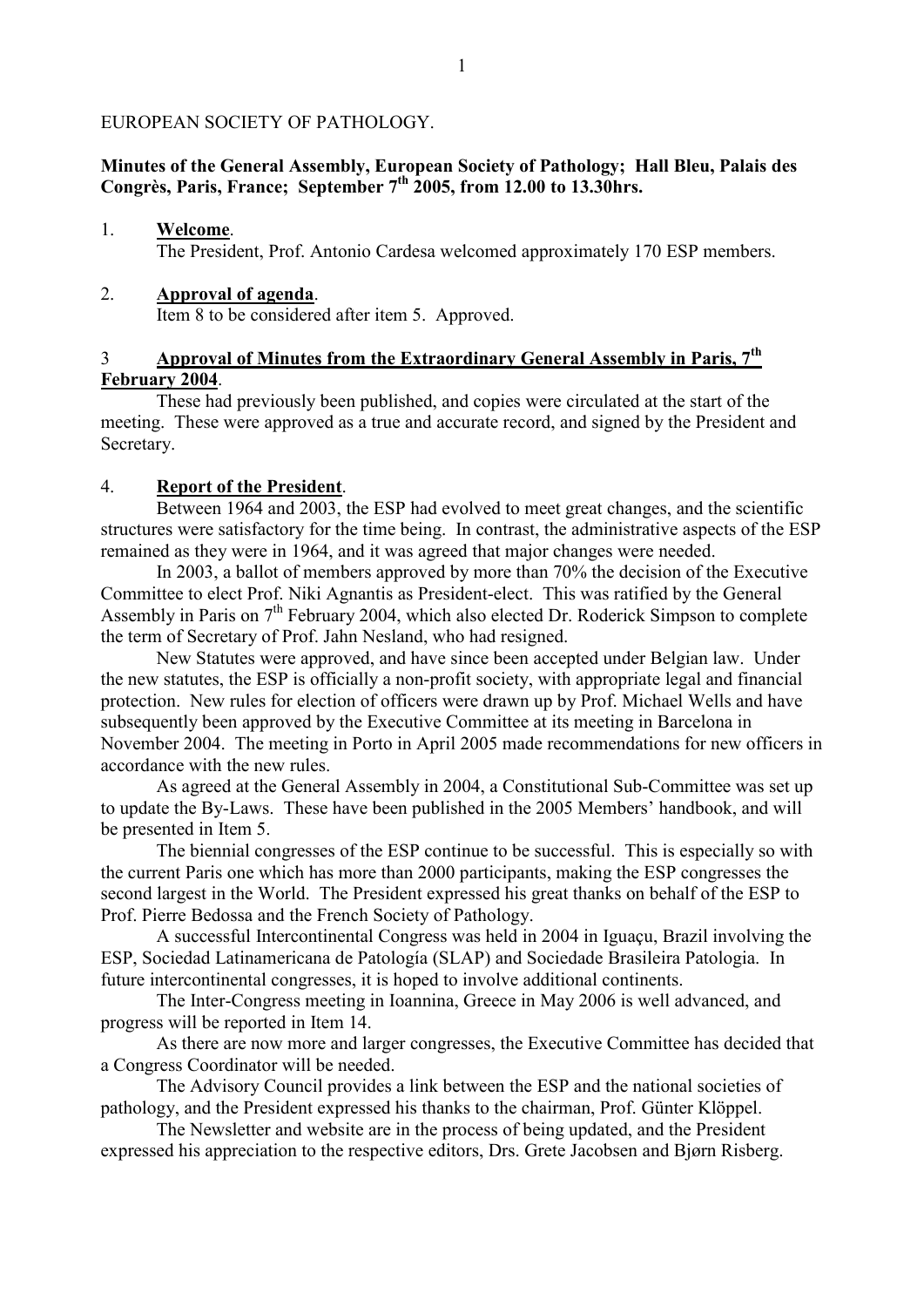The European School of Pathology continues to thrive under the direction of Prof. Gianni Bussolati. In addition to courses in Turin, Italy, they are also given in Kraków, Poland, Kraiova, Romania and Ankara, Turkey. Similar courses are also sponsored by the ESP in Ioannina, Greece under the direction of Prof. Niki Agnantis.

 Eurocellpath under the chairmanship of Prof. Fred Bosman has run excellent courses in Girona, Spain in 2004 and in Montebello, Norway in 2005.

 The Working Groups remain the backbone of the ESP, and are doing extremely well, particularly in linking applied and basic research.

 The official journal of the ESP is Virchows Archiv and its impact factor has considerably increased over the last few years. The new editor-in-chief is Prof. Heinz Höfler. A new contract has been negotiated, which is economically beneficial for the ESP. See Item 6.

It is considered that the ESP needs a strategically located permanent address. See Item 7.

 The President thanked the immediate Past President, Gianni Bussolati and the departing members of the Executive Committee for their support and contribution to the Society.

 The President noted that his term will finish at the end of this congress, and he expressed his best wishes to Prof.Niki Agnantis who will lead the Society to its next congress in Istanbul. He thanked all members of the ESP who will ensure that the Society continues to thrive.

 Finally, the President announced with regret the death of Prof. Julius Plank, Martín , Slovakia in January 2004. The General Assembly stood silently in respect.

#### 5. **Statutes and By-Laws**.

 New statutes were approved by the General Assembly in Paris in 2004. A Sub-Committee chaired by Prof. Mia Marichal was set up to update the By-Laws, in particular the rules for election of officers and regulations of the Working Groups. The President expressed his thanks to the Committee comprising Profs. Michael Wells, Manuel Sobrinho-Simões, Frédérique Capron and Urbain Van Haelst.

 The President added that By-Laws were relatively easy to change if necessary. The General Assembly approved the new By-Laws unanimously.

#### 6. **Contract with Virchows Archiv**.

 The President reported a good interaction between the Executive Committee, the Editorin-Chief and with Springer, and that an offer beneficial to the ESP had been made. Under the new contract, the ESP receives 50% of the net profit of the journal. On present figures, this is likely to be about  $\epsilon$ 50,000. The Executive Committee (in particular, the Treasurer) support this proposal.

 The Editor-in-Chief believed that the new contract was advantageous for both the ESP and Virchows Archiv. In addition, there were other benefits for the ESP. Prof. Höfler added that he believed that there was still room to increase the Impact Factor of the Journal.

The General Assembly approved the new contract with Springer unanimously.

#### 7. **Permanent office for the European Society of Pathology**.

 The ESP is a society registered in Belgium, at present at Prof. Mia Marichal's private address. Therefore, it needs a permanent address, as well as an office, a store for documents, and possibly a meeting room. The Executive Committee had discussed this extensively at four recent meetings, where it was felt essential that the office should be in Belgium, probably in Brussels. The Treasurer reported that the ESP could afford to spend up to  $\epsilon$ 250,000. It was also felt necessary that the ESP should employ a managing assistant, probably on a part-time basis.

 The President asked the General Assembly to approve the principle and allow the Executive Committee to develop the details. Open questions remain on the exact location and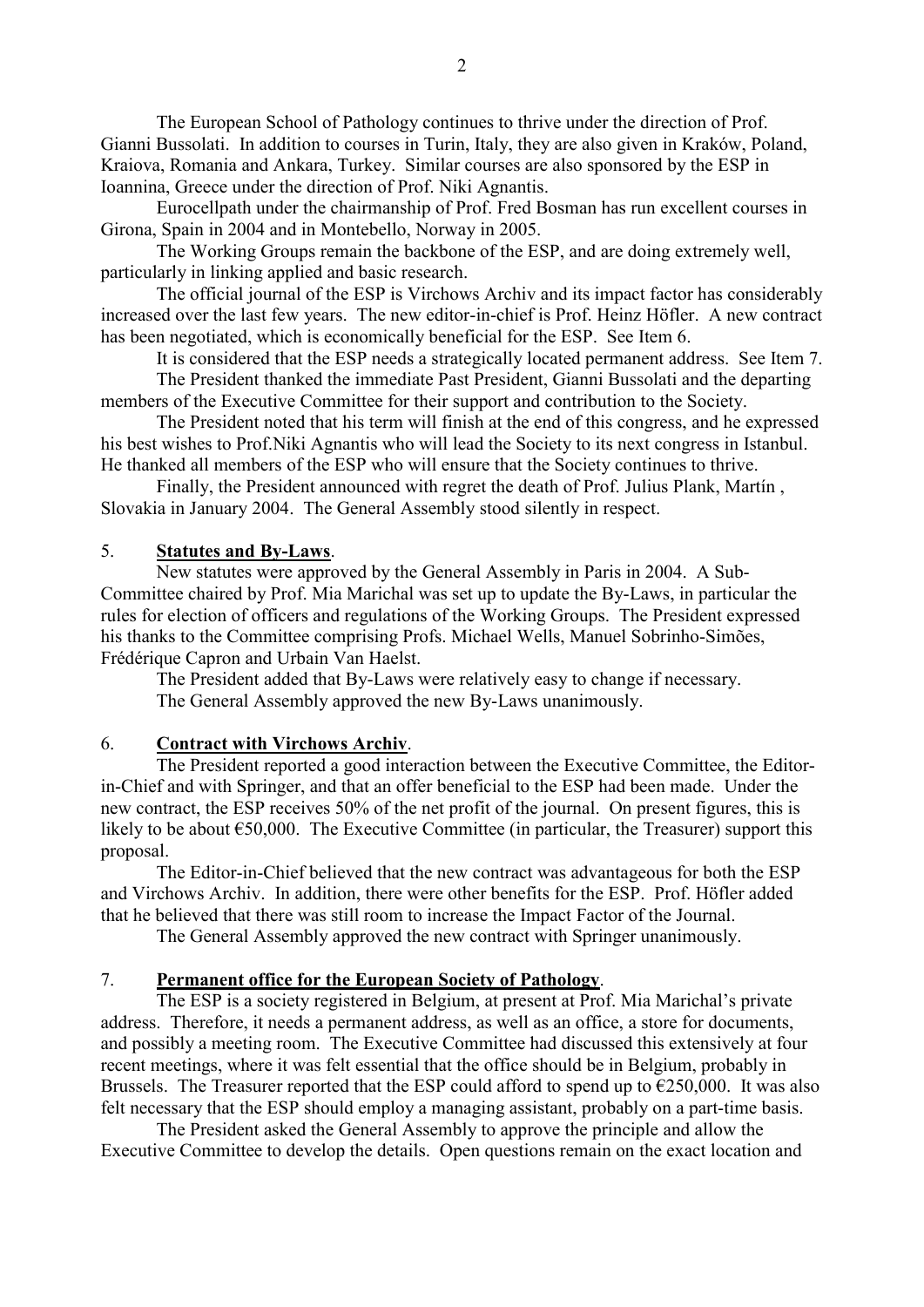size of any property, whether to buy or not (based on a sum of approximately  $\epsilon$ 250,000) and on the level of expertise of the society employee.

The General Assembly agreed unanimously:

a). that the ESP should have a registered permanent address in Belgium.

b). to mandate the Executive Committee to buy a property up to a maximum value of approximately €250,000.

c). to the employment of one appropriate person.

## 8. **Report of the Treasurer**.

a). Prof. Han van Krieken presented his report, which will be published in detail on the website.

b). The Treasurer thanked Christine van Haelst for her help in the transition. He noted that at present, the financial year ends on Aug  $1<sup>st</sup>$ , which leaves too little time to collate the figures and contact the financial committee. He requested a change to  $1<sup>st</sup>$  January, and the General Assembly approved this unanimously.

c). Total assets in 2005 are  $\epsilon$ 435,684-06 (2003 -  $\epsilon$ 383,686-44). A considerable sum had been changed from long term investments to interest-bearing bank accounts. The income from 2003-05 was  $\epsilon$ 214,584-25 (2001-03 -  $\epsilon$ 159,247) mostly from subscriptions, investments and profits from the Ljubliana congress. It will not be possible to recoup the loan of  $\epsilon$ 10,000 to the Intercontinental Congress in Iguaçu. Overall expenses were  $\epsilon$ 159,286-63, the largest part being the €90,320-15 paid to Virchows Archiv. There was a substantial increase in Executive Committee expenses, due to there being several meetings. The total surplus of income over expenditure was €55,297-62.

d). The General Assembly is required to approve new members. Rather than reading out all their names, it was agreed that publication of the list of members in the Handbook was sufficient.

The General Assembly unanimously approved the Treasurer's report.

## 9. **Report of the Chairman of the Advisory Council**.

Prof. Günter Klöppel presented his report.

 The Advisory Council met on Saturday, 3rd September. 19 of 29 possible members attended. Amongst items discussed were:

a). It was emphasised that the AC is the link between the national societies of pathology and the Executive Committee. Under the new By-Laws, each member must be approved by his/her national society, and the representative should preferably be the secretary or president.

b). A request that each national society should have a member in each Working Group.

c). The AC should advise in the planning of the congresses, such as in Istanbul.

d). The AC would be a good forum to receive information about pathology from most countries of Europe.

e). The ESP newsletter and website should be used as a link between the national societies and the ESP.

f). Pathologists should be involved in the planning of EORTC trials.

g). A request was made by the Czech representative for the European School of Pathology to hold courses in the Czech Republic.

h). The next meeting of the Advisory Council will be held in May 2006 in Ioannina. The General Assembly approved this report unanimously.

## 10. **Rules for election of new officers, additional members of the Executive Committee**.

 New rules had been drawn up by committee led by Prof. Michael Wells. These are published on pages 21-22 of the Members' Handbook and were read out by the President.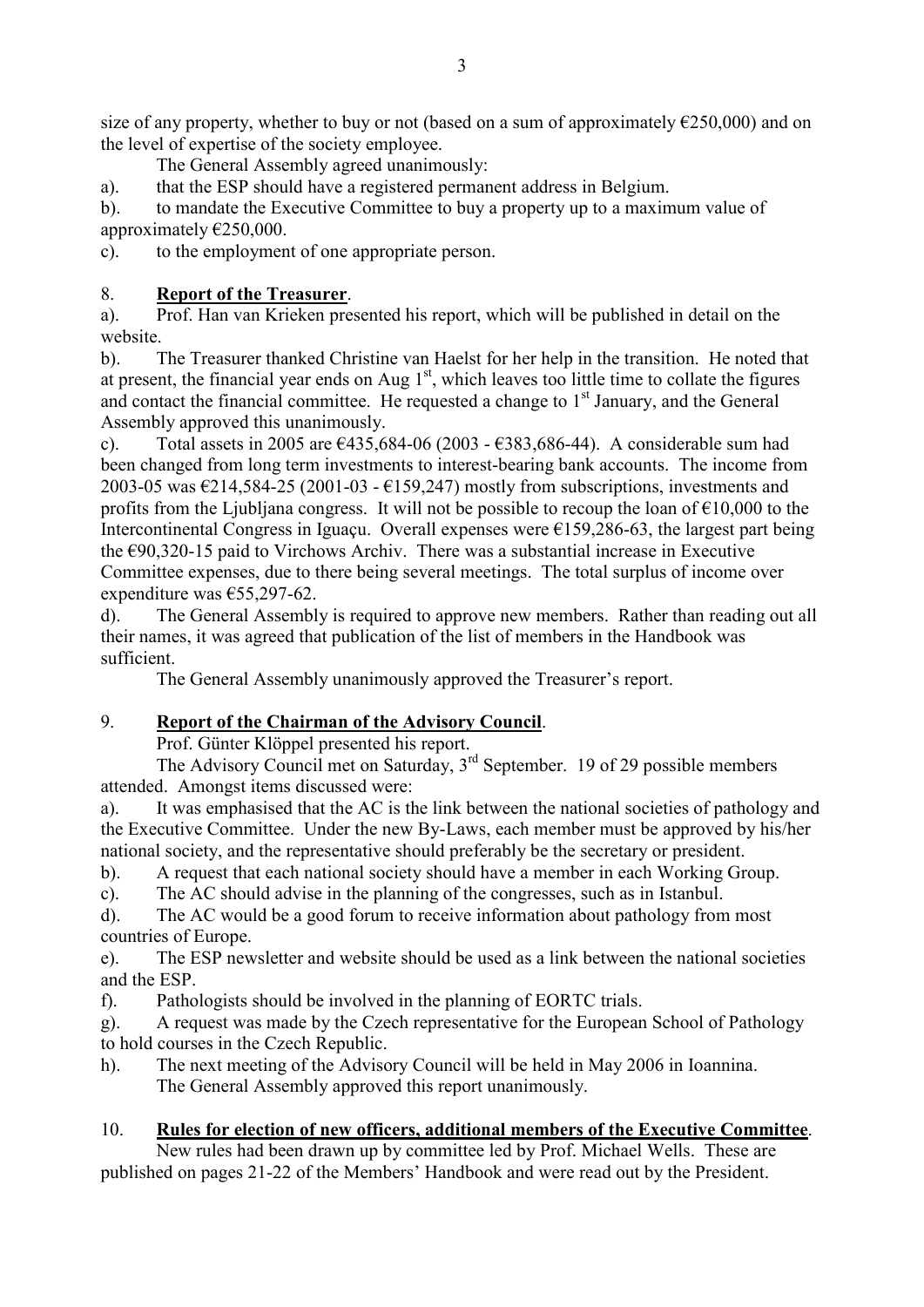The General Assembly approved them unanimously.

## 11. **3ew Officers and members of the Executive Committee**.

 In accordance with the new rules for election, the following candidates for officers were proposed by the Executive Committee. No other nominations were received.

President-elect: Fred Bosman.

Secretary: Roderick Simpson.

Both were approved by the General Assembly, and thus duly elected.

 The Executive Committee proposed as members of the Executive Committee: Nina Gale, Thomas Kirchner, Mia Marichal, Fernando Schmitt. They were approved by the General Assembly and thus duly elected.

 The President noted that there were several other good potential candidates for the Executive Committee, who should not be discouraged from putting themselves forward for consideration in the future.

## 12. **Honorary memberships**.

 The President proposed two outstanding members of ESP for Honorary Membership: a). Antonio Llombart-Bosch for his great contribution to pathology and the ESP as Past President, President of the Advisory Council and for his general wisdom.

b). Paul Kleihaus for being an outstanding morphologist, cancer researcher and for coordinating the publication of the new series of WHO tumour "blue" books.

## 13. **21st ESP Congress, Istanbul 2007. Report of the Chairman of the Organising Committee**.

 Prof. Sitki Tuzlali presented the outline for the Congress scheduled for September 2007. The opening ceremony will take place on  $8<sup>th</sup>$  September, the General Assembly on the 12<sup>th</sup> and the Congress will close on 13<sup>th</sup> September.

 The site will be the Istanbul Convention and Exhibition Centre, which has 21 rooms, the largest having 2000 seats. There will be 4 keynote lectures plus many slide seminars, symposia, short courses, free paper and poster sessions. The programme would be formulated in consultation with the Advisory Council and Working Groups. There will be an active social programme, and opportunities for tourism afterwards. The second announcement will appear in Autumn 2006.

The Congress website is: www.ecp2007istanbul.org

Prof. Tuzlali invited all to attend what will be an excellent congress in an unique city.

## 14. **ESP Inter-Congress, Ioannina, May 2006. Report of the Congress President**.

 Niki Agnantis presented the programme. It will be based primarily around the Working Groups and associated societies, and there will be a guest lecturer. It will last 2½ days, and will be preceded by the annual meeting of the Greek Society of Pathology. There will be an active social programme, including excursions, as well as an opportunity to visit an interesting area of Greece. The site will be the Hotel du Lac, and there are plenty of hotels of different costs. There are flights from Athens and other cities, as well as travel by sea and overland.

The congress website is: www.triaenatours.gr

## 15. **Approval of the site of the 3rd Intercontinental Congress 2008**.

The Executive Committee in 2004 approved Barcelona as the site of next

Intercontinental Congress scheduled for May 2008, and to be organised by Prof. JA Bombí. The General Assembly unanimously approved this proposal.